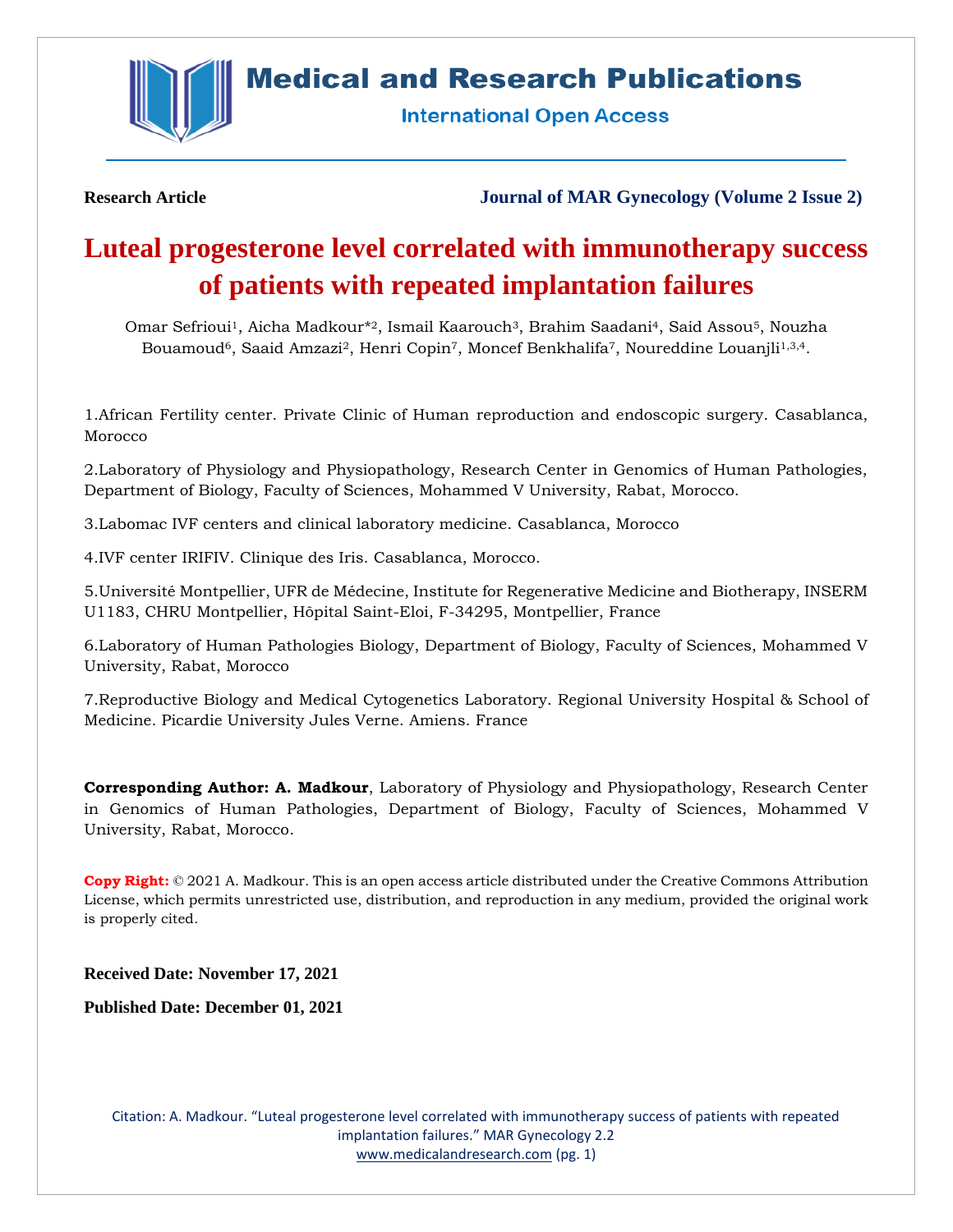# *Abstract*

*Problem: Immunotherapy using PBMC administration demonstrated relatively its effectiveness to treat RIF patients but it is still unclear to explain some miscarriages. However, we could hypothesize a presence of dual interactive action between Luteal progesterone level (LPL) synthesized by corpus luteum after embryo implantation stage and the stimulated immune maternal system by immunotherapy. This issue could be informative basis data to personalize immunotherapy for RIF patients based on LPL predicting clinical outcomes.*

*Method of Study: This randomized controlled study included 70 patients undergoing ICSI program presenting at least 3 RIF: 39 for Control of untreated patients and 31 for PBMC-test concerning treated patients with immunotherapy. For the PBMC-test group, Peripheral Blood Mononuclear Cells (PBMCs) were isolated from patients on ovulation induction day and cultured three days to be administered to the intrauterine cavity of patients two days before fresh embryo transfer. LPL was analyzed at day 15 after embryo transfer and clinical outcomes were calculated including implantation, clinical pregnancy and miscarriage rates.*

*Results: Clinical outcomes were doubly improved after immunotherapy including implantation and clinical pregnancy rates comparing Control versus PBMC-test (10% and 21% vs 24% and 45%). On the other hand, this strategy showed an increase over double in LPL (4ng/ml for Control vs 9ng/ml for PBMC-test) while the latter was correlated to clinical pregnancy.*

*Conclusions: Bypassing the effectiveness of this immunotherapy approach for RIF patients, is directly correlated to LPL proving the interactive reaction between the immune profile of the treated patients and progesterone synthesis by corpus luteum.*

*Keywords: Luteal progesterone level, repeated implantation failure, immunotherapy, Peripheral blood mononuclear cells.*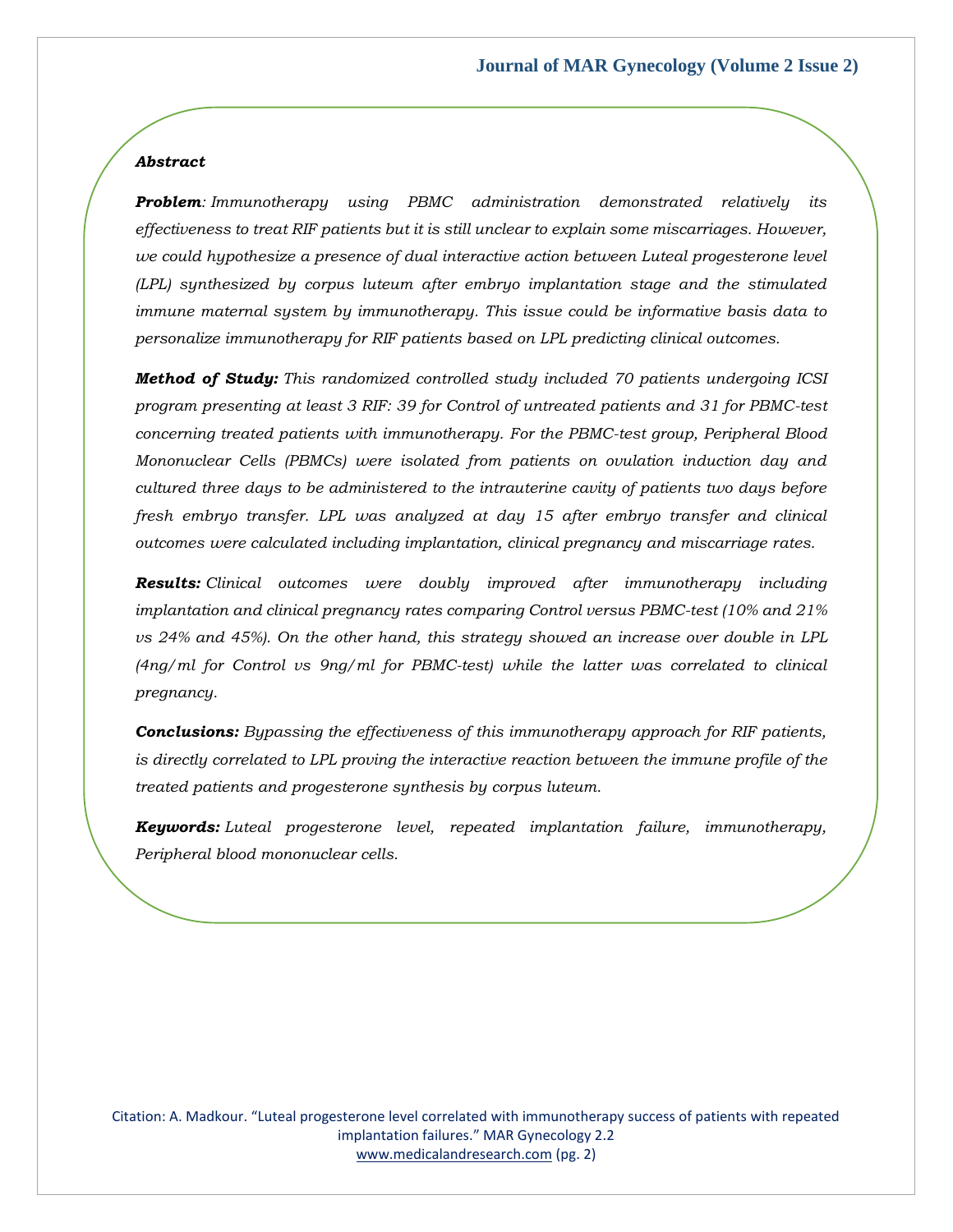# **Introduction**

Though in vitro fertilization (IVF) success is generally limited to 30% depending on embryo implantation, the major part of implantation establishment is bypassing embryo quality and its genetic integrity highlighting the communication between the embryo and the mother. This cross-talk is essentially orchestrated by hormonal and immune dialogues to assure embryo invasion in the maternal endometrium without rejecting the fetal allograft. Furthermore, it is already known that progesterone (P4) is one of the most important implantations/pregnancy success keys for its effects on the endometrium and early pregnancy survival while its removal results in miscarriage.1-3

P4 is a hormonal key to modulate the maternal immune system by reducing natural killer (NK)-cell activity<sup>4</sup>, inhibiting cytotoxic T-cell activity<sup>5</sup>, increasing HLA-G production in trophoblast cells<sup>6</sup>, increasing suppressor-cell levels<sup>7</sup> and as a special mechanism, it can induce lymphocyte-blocking proteins production such as progesterone-induced blocking factor (PIBF)<sup>8-11</sup>. Generally, its antiinflammatory effect reported by several studies showing that it is essential to modify the cytokine response from pro-inflammatory profile presented by Th1 to anti-inflammatory profile presented by Th2.12-19

On the other side, at the pre-implantation stage, corpus luteum (CL) degeneration or luteolysis induced by intra-ovarian pro-inflammation under the action of PGF2α (Prostaglandin Factor 2 alpha), IL6, TNFα (Tumor Necrosis Factor-alpha) and caspase apoptotic cascade must be escaped.20-26 This stage is determinant leading to the luteotropic status of developed CL for P4 production and requiring retardation at least luteoplacental shift between 7-9 weeks of pregnancy under hCG action effect from villous trophoblasts. 25-28

Indeed, to shift from implantation to pregnancy stage, P4 is not the only controlling factor while a maternal immune system with Th1/Th2 balance is required.29,30 In concert with endometrium and blastocyst, cytokines production profile is dominated by Th1 pro-inflammatory cytokines mainly IL1, IL2, IL12, IL15, IL18, and involving apoptotic factors such as TNFα and INFγ (Interferon-gamma), with the special intervention of some growth factors families; VEGF (Vascular Endothelial Growth Factor), TGFβ (Transforming Growth Factor Beta), IGF (Insulin Growth Factor) and LIF (Leukemia Inhibitory Factor) for angiogenesis and endometrial proliferation. This rich panel of various immune factors is essential for the early stages of implantation.31-35

Conversely, pregnancy maintenance would necessitate a cytokine profile; characterized by Th2 cytokines predominance (IL3, IL4, IL5, IL6, IL8, IL10, IL13, GM-CSF...) causing an anti-inflammatory state adequate to uterine receptivity.34-38 Thus, Th1/Th2 unbalance could explain implantation failures in some patients with RIF, RPL, or recurrent miscarriages (RM). 35,39,40

Citation: A. Madkour. "Luteal progesterone level correlated with immunotherapy success of patients with repeated implantation failures." MAR Gynecology 2.2 [www.medicalandresearch.com](http://www.medicalandresearch.com/) (pg. 3)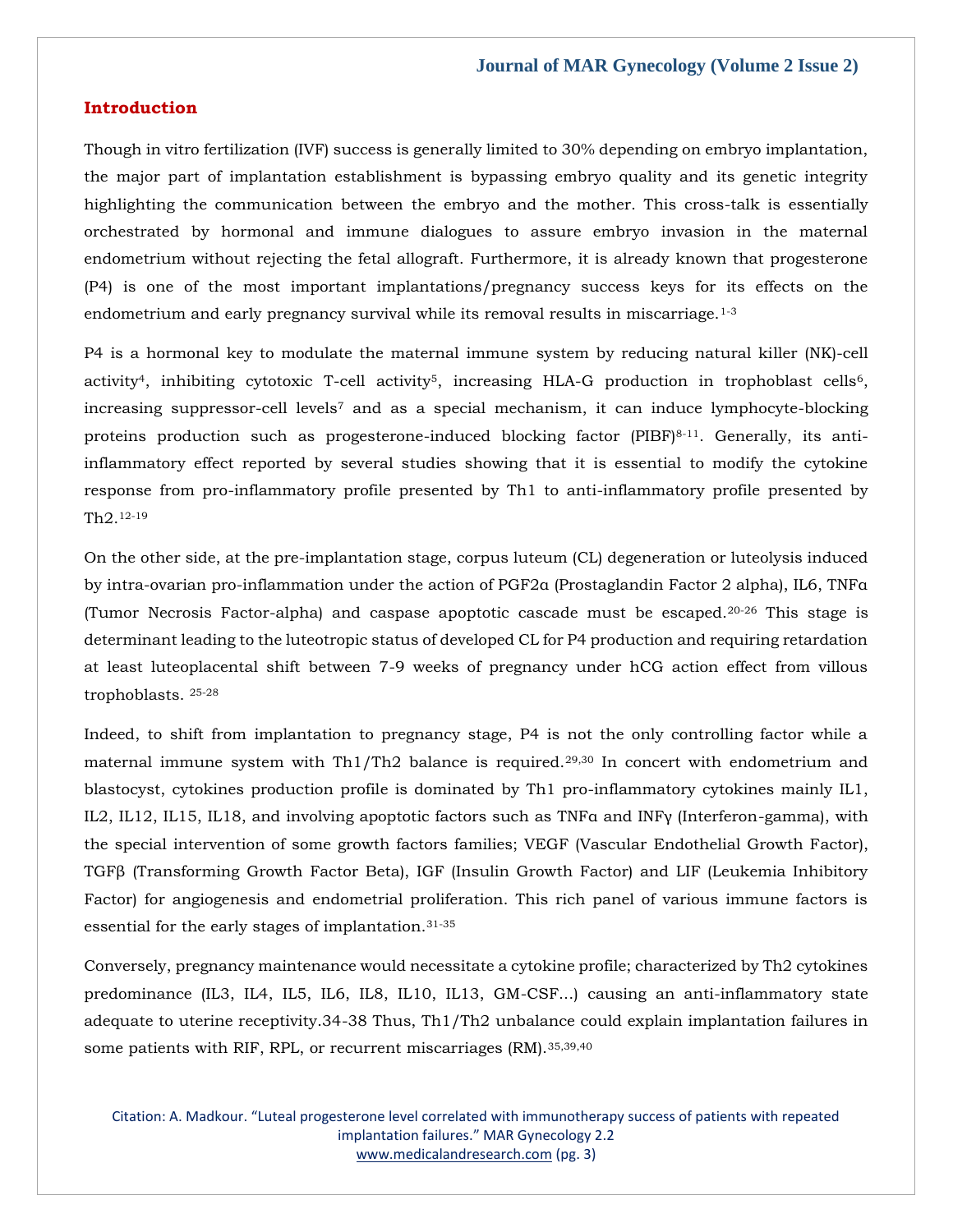Indeed, with a special interest in the immunology of reproduction, Yoshioka et al.41 was the first team that could to realize immunotherapy for patients with repeated IVF failures based on intrauterine administration of peripheral blood mononuclear cells (PBMC). Then, several studies developed this novel approach with some modifications on PBMC preparation protocol, including fresh or frozen cycles, embryo day 3 or blastocyst transfer, patients with at least 2, 3, or 4 RIF to improve significantly clinical outcomes and decrease the miscarriage rates.40,42-45 Furthermore, the main goal of this immunotherapy approach was trying to activate the maternal immune system toward Th1 in endometrium before embryo transfer for implantation establishment and embryo invasion suggesting that RIF patients were suffering from a deficient Th1 system while RPL patients had a persistent Th1 after implantation despite Th2 cytokines secretion that is required for pregnancy maintain.35,39,40 Nevertheless, PBMC immunotherapy could be efficient for some RPL cases and avoid miscarriages40, 44 despite lack of clear definition toward RIF and RPL46. This issue led us to wonder about the mechanism of PBMC immunotherapy by what it could modulate maternal immune response homing Th1/Th2 balance required for implantation and pregnancy stage to manage RIF and RPL clinical cases. However, some anti-inflammatory therapies including P4 supplementation which is prescribed in 15-40% of women with RM could not be as much efficient as PBMC immunotherapy if we compare clinical outcomes throughout different studies.39,47-49 Nevertheless, P4 is an indispensable factor for endometrium decidualization and for the early stage of clinical pregnancy to prepare an adequate immune environment for the fetus and low LPL results in an abnormal ongoing pregnancy.18,19,49-52 Thus, the sensitive question lies on P4 responses involving the functional expression of progesterone receptors (PRs) on the endometrium and on some immune cells during the implantation and pregnancy stage. P4 supplementation treatment is probably insufficient for patients with miscarriages while some puzzle pieces are missed requiring the immune system involvement to occur the embryo-maternal cross-talk with synchronized between three elements embryo, endometrium and CL. Effectively, it was suggested that there is complex communication between the maternal immune system and embryo giving information of its presence to prepare an adequate immune environment for implantation requiring a differentiated CL for P4 production essential for endometrial immune modulation controlling the bias towards a pregnancy protective immune milieu.<sup>35,39,53</sup> Indeed, Fujiwara et al. hypothesized that there is an enigmatic dual positive regulation of CL function and endometrium differentiation by the endocrineimmune system.<sup>35</sup>

Forward, it is increasingly clear that embryo implantation is dependent on one side on immune local mechanisms calling a broad spectrum of cytokines and growth factors and on another side on endocrine mechanisms related to hCG action and luteal P4 synthesis while their interactive reaction is still kept into question for pregnancy achievement. For this reason, while our previous work $40$  was based on the implementation of PBMC immunotherapy for RIF patients and proving its efficiency in tripling the clinical outcomes, the present work was more focused on demonstrating the correlation between LPL

Citation: A. Madkour. "Luteal progesterone level correlated with immunotherapy success of patients with repeated implantation failures." MAR Gynecology 2.2 [www.medicalandresearch.com](http://www.medicalandresearch.com/) (pg. 4)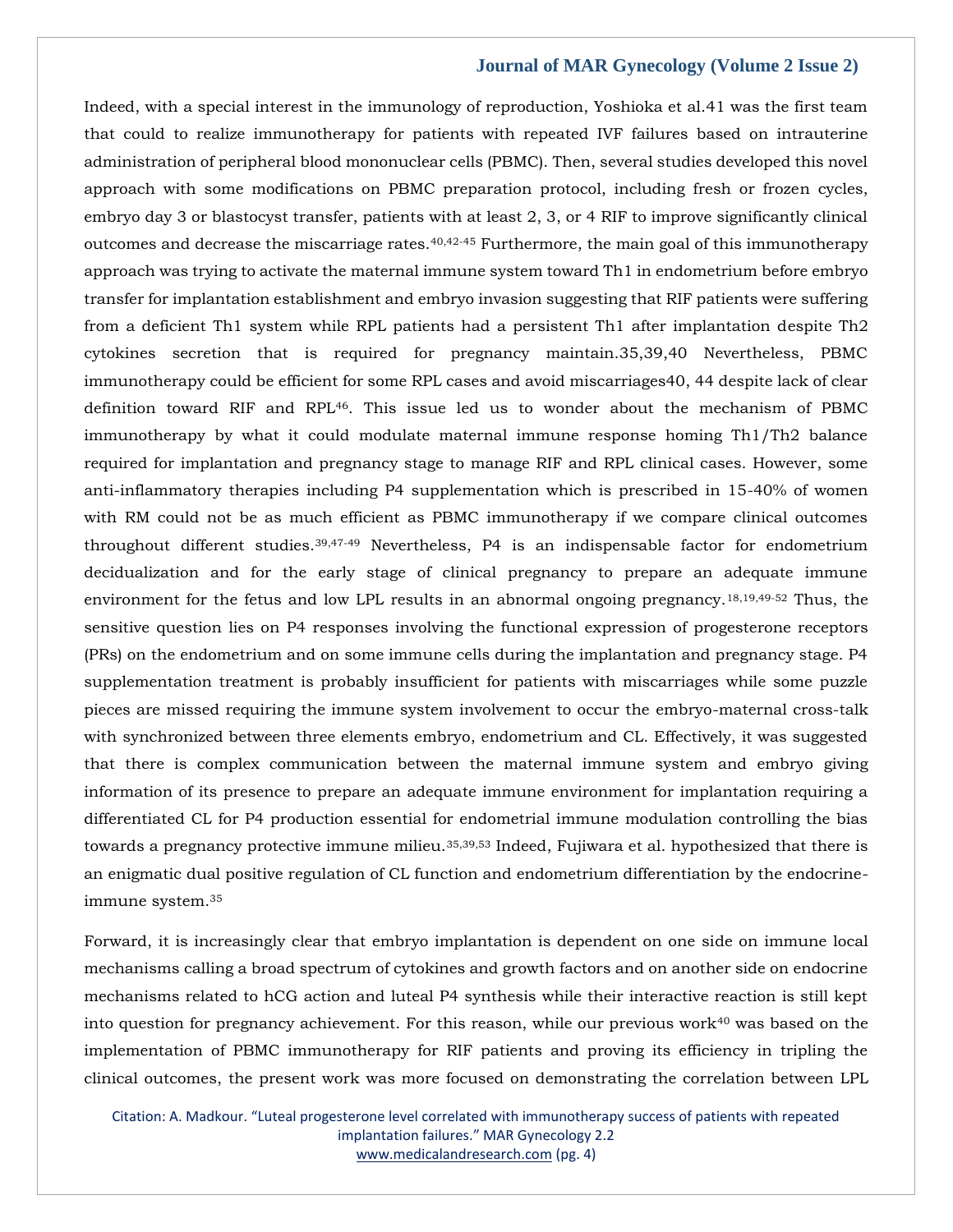and immunotherapy success highlighting the interactive reaction between luteal P4 synthesis by CL and immune system.

# **Materials And Methods**

#### **Ethical Standards**

The study was approved by the ethics committee, (Comité d'Ethique pour la Recherche Biomédicale-Faculty of Medicine and Pharmacy, University Mohammed V, Rabat, Morocco) and patients provided written informed consent after being presented with the terms and issues of the study. The authors assert that all procedures contributing to this work comply with the ethical standards of the relevant national and institutional committees on human experimentation and with the Helsinki Declaration of 1975, as revised in 2008.

|                                                 | <b>PBMC-test</b><br>$(n=31)$ | Control $(n=39)$  | p-value     |
|-------------------------------------------------|------------------------------|-------------------|-------------|
| Age of the partner                              | $42.81 \pm 8.48$             | $42.67 \pm 5.58$  | $0.93$ (ns) |
| Age of the patient                              | $35.81 \pm 4.89$             | $36 \pm 4.71$     | $0.82$ (ns) |
| <b>Number of RIF</b>                            | $4.39 \pm 1.76$              | $4.26 \pm 1.96$   | $0.77$ (ns) |
| AMH $(ng/ml)$                                   | $2.61 \pm 1.87$              | $2.03 \pm 1.35$   | $0.13$ (ns) |
| Estradiol (pg/ml)                               | $32.87 \pm 23.04$            | $33.39 \pm 16.51$ | $0.91$ (ns) |
| Progesterone (ng/ml)                            | $0.48 \pm 0.22$              | $0.41 \pm 0.23$   | $0.21$ (ns) |
| <b>Endometrial thickness (mm)</b>               | $9.32 \pm 1.62$              | $9.18 \pm 2.4$    | $0.12$ (ns) |
| Number of oocytes per patient                   | $9.13 \pm 4.1$               | $8.26 \pm 5.27$   | $0.45$ (ns) |
| <b>Maturation rate (%)</b>                      | $(192/283)$ 68%              | $(232/322)$ 72%   | $0.78$ (ns) |
| Cleavage rate (%)                               | $(131/134)$ 98%              | $(172/180)$ 96%   | $0.80$ (ns) |
| Good quality embryos rate $(A+B)$               | $(63/131)$ 48%               | $(97/172)$ 56%    | $0.78$ (ns) |
| Total<br>number<br>оf<br>embryos<br>transferred | 67                           | 79                | $0.42$ (ns) |
| Number of embryos transferred per<br>patient    | $2.16 \pm 0.78$              | $2.03 \pm 0.63$   | $0.42$ (ns) |

#### Table 1: Comparison of the patient's characteristics

Results are expressed as n,  $n(\%)$  or mean ±standard deviation (SD). A statistic significant difference is considered when P<0.05 (n). P≥0.05 is not significant (ns). AMH, estradiol and progesterone were

Citation: A. Madkour. "Luteal progesterone level correlated with immunotherapy success of patients with repeated implantation failures." MAR Gynecology 2.2 [www.medicalandresearch.com](http://www.medicalandresearch.com/) (pg. 5)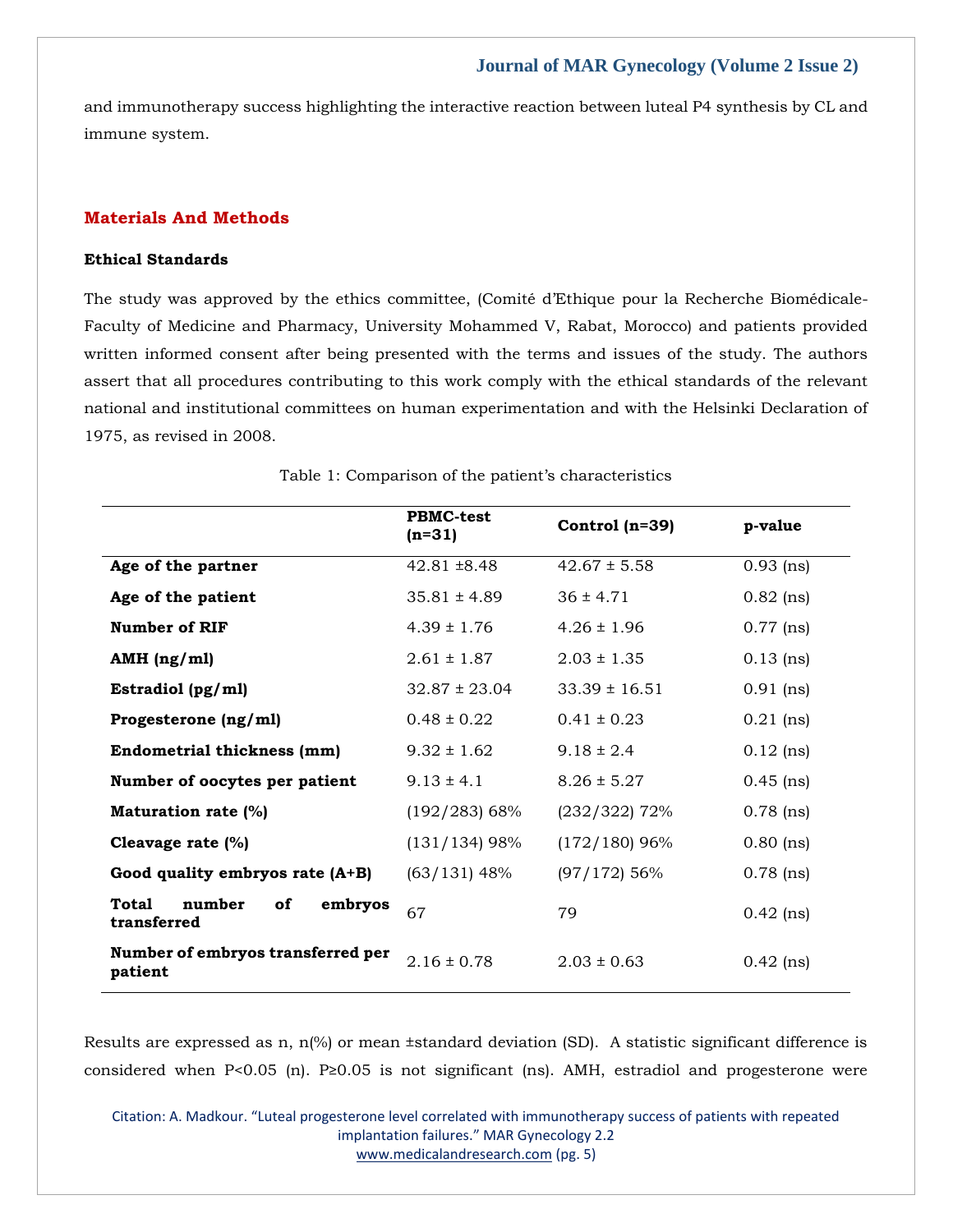measured on day 2 of the cycle and the endometrial thickness was evaluated in day of oocyte retrieval. Cleavage rate was calculated relatively to embryos at day 3 by 2 pronucleus.

## **Patients' selection and study design**

This was a prospective randomized study over two years conducted in an African fertility center including 70 couples who attended IVF program with at least 3 RIF without female age limit while 48 patients of them were less than 40 years old. In the selected couples, women had unremarkable clinical history and comparable clinical features and embryological outcomes (Table 1). All women received the same antagonist ovarian stimulation protocol (40) to minimize the effect of other parameters. Indeed, the whole lot was divided into two groups; the treated group with PBMC immunotherapy (PBMC-test, n=31) and the control group without treatment (Control, n=39).

#### **IVF procedures**

Embryos produced by ICSI40 were cultured up to day 3. Adequate embryo quality (good quality embryos; A+B) was defined based on the presence of uniformly sized and shaped blastomeres and fragmentation lower or equal to 10%. One or two good-quality embryos were transferred in utero using a Frydman catheter (CCD Laboratories, Paris, France). The implantation success (observation of the embryo sac) was assessed by ultrasound imaging and calculated relative to the number of transferred embryos. Clinical pregnancy was confirmed by ultrasound imaging 6-8 weeks after embryo transfer and calculated relative to the number of transferred cycles. The miscarriage ratio was calculated relative to the number of clinical pregnancies after the first trimester. Each couple went through a single ICSI cycle during this study.

#### **PBMC immunotherapy and LPL assay**

After the antagonist ovarian stimulation protocol, a blood sample is scheduled on the day of ovulation induction to isolate PBMCs using a separation protocol based on Ficoll. PBMCs are well prepared after culture for 72 h and then transferred to the patient in utero two days before embryo transfer as it was elucidated by Madkour et al. (40). After embryo transfer, patients receive oral Utrogestan (200 mg×2/day) for luteal support.

In the course of our study, the included patients underwent the LPL analysis on day 15 after embryo transfer to reflect the P4 synthesis by CL after implantation using the serum for the first pregnancy test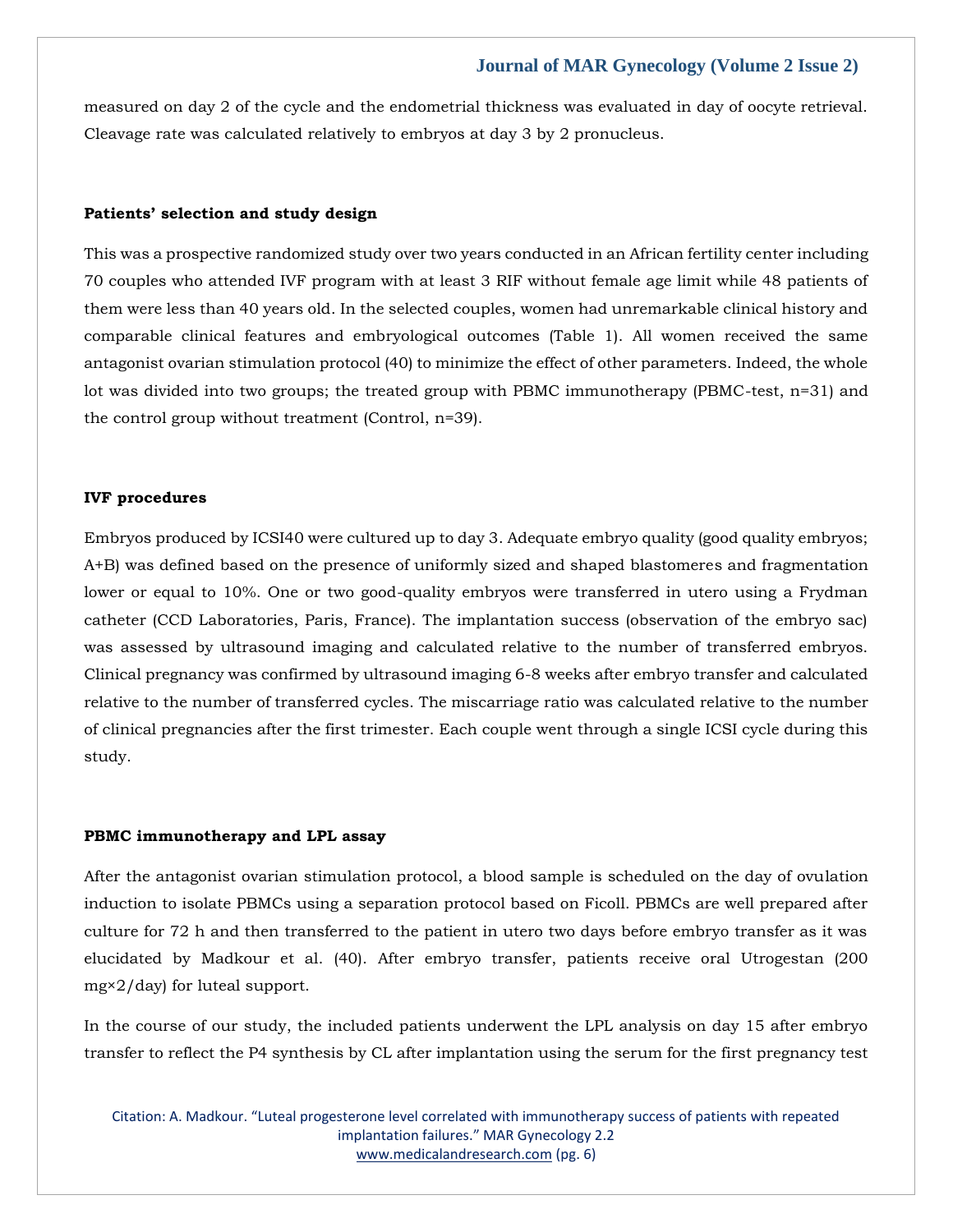for β-hCG assay. Indeed, the LPL analysis was assessed using the immunological technique of electrochemiluminescence (ECLIA, Roche, Mannheim, Germany) at the LABOMAC center.

## **Statistical analysis**

Data are presented as the mean ± standard deviation (SD) or percentage of the total. Data were analyzed with the Student's t-test for comparison of mean values or with the chi-squared test for comparison of percentages, and r-correlations using Statistical Package, version 6.0 (Statistica); p <0.05 shows significant differences. Then, the mean values of each parameter's results were evaluated to calculate the study power with the post-hoc test using the G\*Power software (version 3.0.10).

# **Results**

Clinical outcomes were doubly improved after immunotherapy including implantation and clinical pregnancy in Control versus PBMC-test for patients with at least 3 RIF (10% and 21% vs 24% and 45%) while the effect of PBMC on miscarriage rate was non-significant (75% vs 21%; p=0.06). On the other hand, this strategy shows an increase over double in LPL (9ng/ml for PBMC-test vs 4ng/ml for Control) showing a significant correlation with clinical pregnancy rate for PBMC treated patients (Table 2). Moreover, the LPL was not influenced by RIF number with a non-significant r correlation (r=-0.36).

**Table 2:** Clinical outcomes and luteal progesterone level after PBMC immunotherapy for patients with at least 3 RIF

| <b>Clinical outcomes</b>                           | $PBMC-test (n=31)$ | Control $(n=39)$ | P-value       | Power<br>$1-\beta$ |
|----------------------------------------------------|--------------------|------------------|---------------|--------------------|
| <b>Implantation rate <math>(\%)</math></b>         | $(16/67)$ 24%      | $(8/79)$ 10%     | $0.02$ (s)    | 89%                |
| Clinical pregnancy rate<br>(%)                     | $(14/31)$ 45%      | $(8/39)$ 21%     | $0.03$ (s)    | 71%                |
| Miscarriage rate $(\%)$                            | $(3/14)$ 21%       | $(6/8)$ 75%      | $0.06$ (ns)   | 99%                |
| $LPL$ (ng/ml)                                      | $9.32 \pm 5.70$    | $3.80 \pm 3.65$  | $0.00001$ (s) | 99%                |
| r-correlation<br>(LPL<br>to<br>clinical pregnancy) | $0.28$ (p=0.01)    | $0.16$ (p=0.32)  | ٠             | ۰                  |

Citation: A. Madkour. "Luteal progesterone level correlated with immunotherapy success of patients with repeated implantation failures." MAR Gynecology 2.2 [www.medicalandresearch.com](http://www.medicalandresearch.com/) (pg. 7) Results are expressed as n,  $n(\%)$  or mean ±standard deviation (SD). A statistic significant difference is considered when P<0.05 (n). P≥0.05 is not significant (ns). Power 1-β (β is error type II) is calculated basing on difference of mean values between two groups (PBMC-test vs Control) with  $\alpha$ = 0.05 ( $\alpha$  is error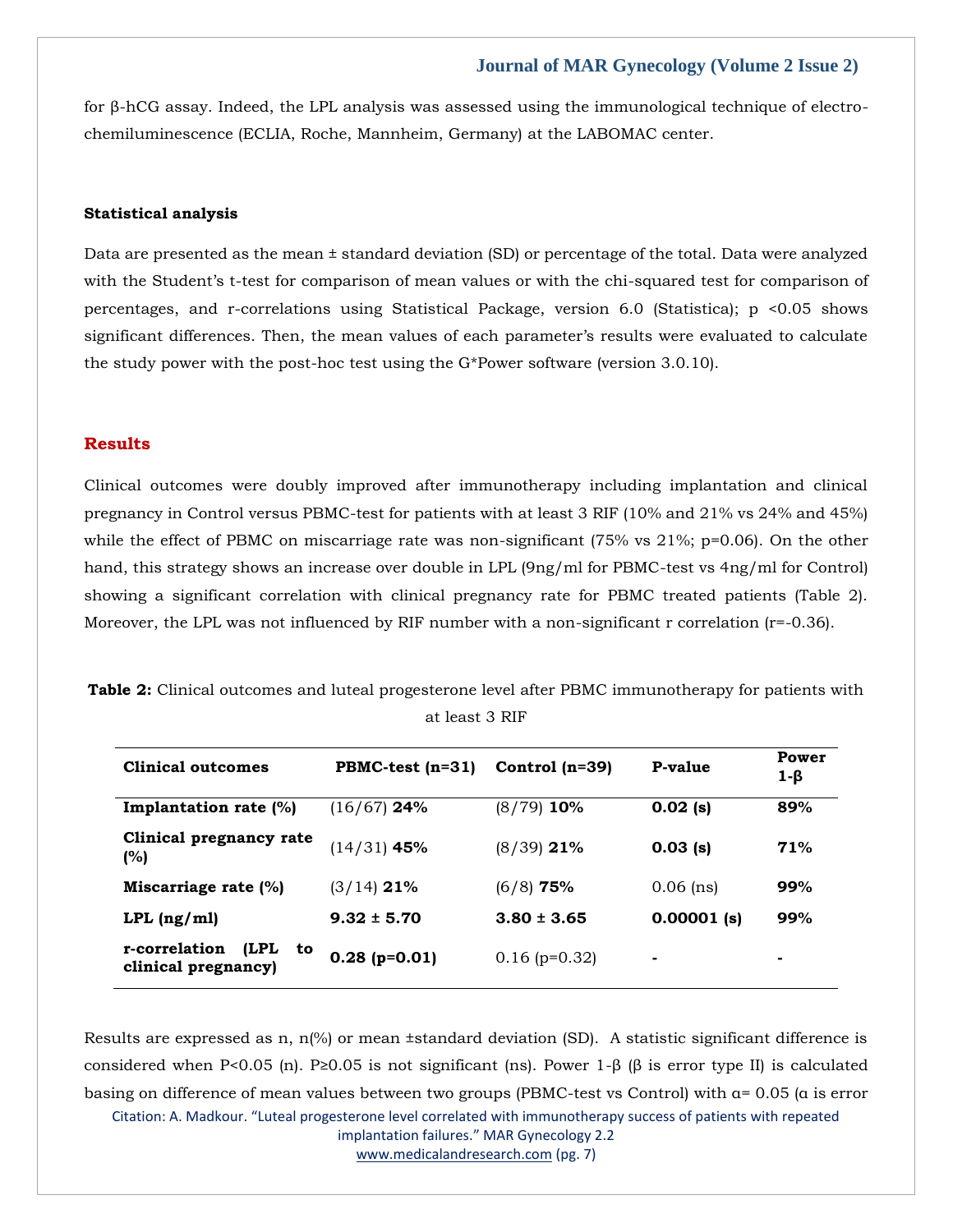type I). Power value is considered highly important when it is above 80%. r-correlation was calculated relatively to LPL depending on clinical pregnancy rate in each group of PBMC-test and Control, and it is considered significant when P<0.05 and non significant when p≥0.05.The implantation rate is expressed as the ratio between the number of embryonic sacs and the total number of transferred embryos; the miscarriage rate is expressed relative to the number of clinical pregnancies. LPL (Luteal progesterone level) was measured at day 15 after embryo transfer.

# **Discussion**

Despite there being no clear differential clinical diagnostic to differ between RIF and RPL, over 75% of pregnancy failures are due to implantation failures.54 Whatever controversies regarding RIF and RPL clinical definition, hypothetically in our previous study<sup>40</sup> it was suggested that RIF is due to proinflammatory (Th1) deficiency while RPL is due to Th1 persistence inhibiting the anti-inflammatory (Th2) release. Therefore, in this current study following the results of our previous work40 PBMC immunotherapy was efficient for RIF patients since their second implantation failure to double their chance to conceive. Nevertheless, we are not the only team who are prescribing this kind of treatment to patients with RIF or generally with IVF failures. Yoshioka et al. were the pioneers in this approach application while the research teams' followers could involve some technical modifications in PBMC preparation protocol.<sup>41</sup> Some could prove the efficiency of hCG supplementation on PBMC culture for 72h40,42 or trying to minimize latter to 24h44,45,55 while others were more focused on the efficiency of CRH43. All these technical adaptations have occurred to enhance at maximum the function of PBMC and their cytokines secretions to activate thereafter the maternal immune system into endometrium after an intrauterine administration and be ready for embryo implantation. Indeed, as expected, the implantation rate after PBMC immunotherapy was over double compared to control (24% vs 10%; table 2) and the result was similar to other studies with interval  $21-25\%$  for treated patients.<sup>40-42,44,45</sup>

Furthermore, an adequate decidualized endometrium developing receptive phenotype is not the only controlling trend for implantation establishment, but this uterine receptivity is under hormonal control involving the CL to produce  $P4$  and estrogen.<sup>35</sup> Indeed, the reproductive system is a complex environment requiring the molecular communicative system to transfer the information between CL, uterus and immune cells before embryo presence and during its implantation and pregnancy. Although macrophages, NK, LT are present in ovarian luteal cells and uterine tissues, they are presenting with a general view an indispensable communicative system that could be dysregulated during the cascades of dialogues aforementioned.13,35,56,57 Indeed, removal of macrophages CD11b+ in mice results in implantation failure occurred during the initial steps of embryo attachment and the ensuing decidual response, due essentially to insufficient P4 production by CL while women LPL under 10ng/ml could induce spontaneous miscarriage.3,56 Those conclusions allowed us to wonder about PBMC

Citation: A. Madkour. "Luteal progesterone level correlated with immunotherapy success of patients with repeated implantation failures." MAR Gynecology 2.2

[www.medicalandresearch.com](http://www.medicalandresearch.com/) (pg. 8)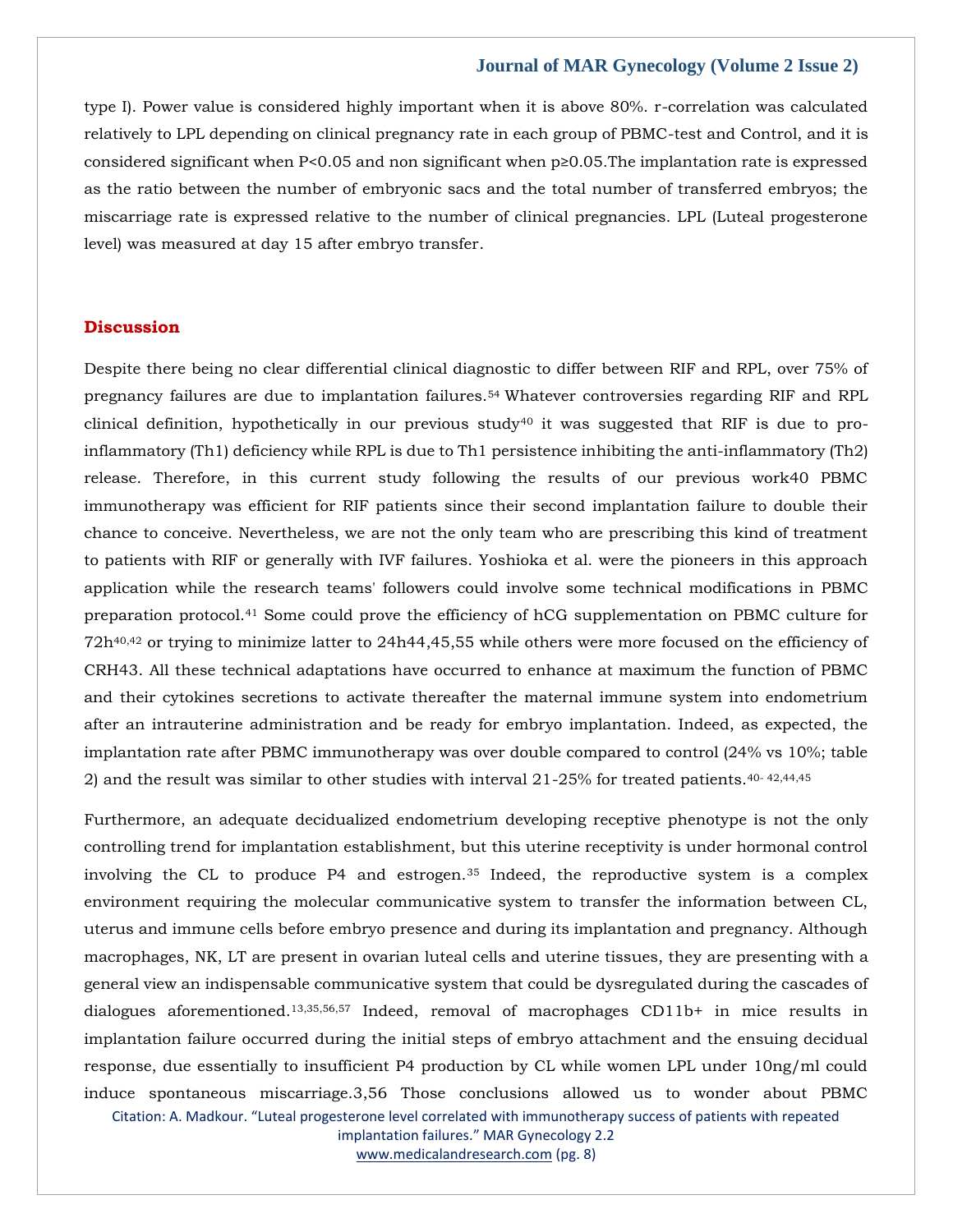immunotherapy efficiency and bypassing its effect on clinical outcomes after IVF process to be focused on the evaluation of the effect on the endogenous secretion of luteal P4 knowing that it is the main factor of pregnancy maintain.

Nevertheless, it was commonly accepted that insufficient P4 production causing miscarriages could be solved simply by an exogenous P4 administration to regulate the inflammatory mediators of pregnancy and even for patients undergoing IVF process in fresh or frozen cycles to improve clinical outcomes before embryo transfer.49,58,59 Indeed, P4 presents an anti-inflammatory action enhancing Th2 cytokines production especially IL6, IL8 and some chemokines CXCL2 essential for macrophages recruitment to maintain pregnancy.60,61 Thus, several molecular studies could have more interest in the P4 effect on immunity during pregnancy highlighting its particular anti-inflammatory action by reducing IL1-βdriven COX-2 via GR/MKP-1 with repression of p65 and c-Jun phosphorylation and inhibition of transcription of NF-KB to maintain uterine quiescence essential for pregnancy maintain.14-17,61-65

Moreover, the P4 action is dependent on CD8+ cells stimulating the differentiation of LTreg through the TGF and Foxp3 to promote immune balance toward Th2.66-68 On the other hand, P4 production could be reduced via depletion of macrophages which are responsible for the formation of the dense capillary network necessary for corpus luteum maturation.<sup>56</sup> At one level, the P4 would act on the cells to make them produce the PIBF, considered the important protector of pregnancy after stimulation of Th2, highlighting the relationship "P4- immune-cells cytokines." The PIBF one hand blocks Th1 and system uNK and, secondly, stimulates the production of Th2-type cytokines knowing that the cells activated in the presence of PIBF produce more IL10, IL3 and IL4.48,69

All this knowledge helped us to develop our hypothesis about the interactive reaction between LPL issued from CL and PBMC administrated into endometrium to assure embryo implantation and pregnancy maintenance. Immune cells are indispensable for normal P4 production in the early pregnancy stage while its deficiency is incompatible with IVF success. Indeed, PBMC could provide the required elements certainly Th1 cytokines to activate endometrial immune cells necessary for implantation and inciting lymphocytes to produce PIBF essential for homing Th1/Th2 balance toward Th2 in one side. On the other side, Th1 cytokines and macrophages in CL could be activated to enhance their pro-angiogenic activity to produce VEGF as a key element for LPL increase which is essential for clinical pregnancy maintain (Figure 1).

**Figure 1:** Hypothesis of interactive effect of PBMC immunotherapy and luteal progesterone level for implantation and pregnancy success.

CL: Corpus Luteum; LPL: Luteal progesterone level; I. S (1): Immune System (Pro-inflammatory); I. S (2): Immune System (Anti-inflammatory); PBMC: Peripheral Blood Mononuclear Cells; End:

Citation: A. Madkour. "Luteal progesterone level correlated with immunotherapy success of patients with repeated implantation failures." MAR Gynecology 2.2 [www.medicalandresearch.com](http://www.medicalandresearch.com/) (pg. 9)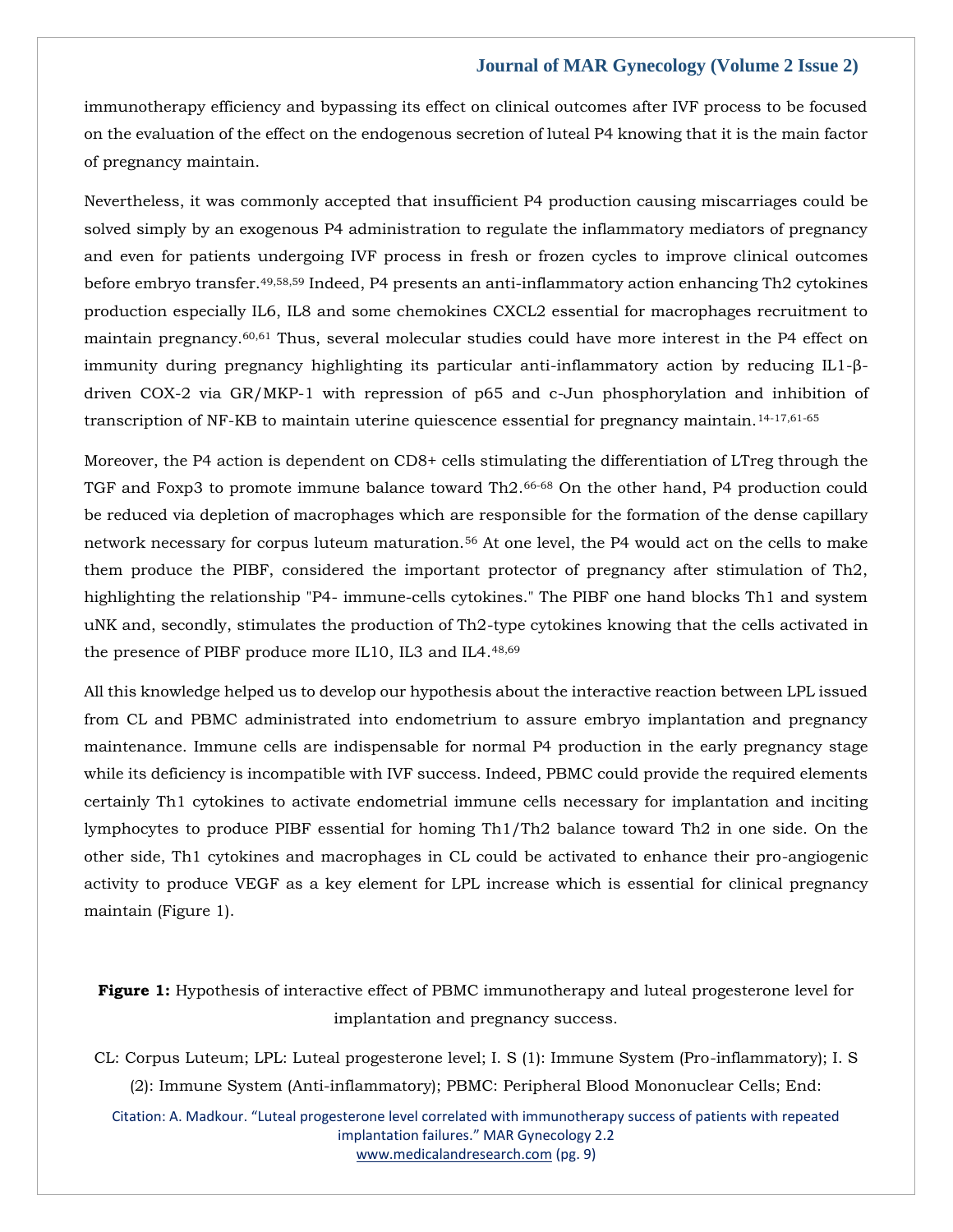Endometrium, Emb: embryo; Vasc: Vascularization; PIBF: Progesterone induced blocked factor; VEGF: Vascular Epidermal Growth Factor, Treg: Lymphocyte T regulator.

After intrauterine administration PBMC, the Th1 / Th2 balance towards Th1 tends to ensure ignition shift by secreting pro-inflammatory cytokines and several growth factors primarily VEGF inducing vascularization in one hand into endometrium to prepare for embryo invasion embryo and in the other hand into CL in order to increase luteal progesterone level (LPL). All these immune-endocrine factors are limited in closest communication circle with mutual interactive modulation to ensure the embryo implantation. Thereafter, an increased LPL can induce immunomodulation by promoting T cells differentiation into Treg and secreting PIBF as an immunosuppressor factor that promotes the Th1/Th2 balance to Th2 anti-inflammatory system ensuring immunotolerance of allograft "embryo". Thus, Th2 cytokines secretion involved in CL maturation can eventually to increase more LPL required for pregnancy maintain.

Indeed, our doubled clinical outcomes including implantation and clinical pregnancy rates could have a more evident explanation especially when LPL showed a high increase in PBMC-test compared to control (9ng/ml vs 4ng/ml) with positive correlation relatively to clinical pregnancy just for treated RIF patients (r=0.28) (Table 2). However, 4 ng/ml of LPL was not correlated to clinical pregnancy rates for RIF patients in the control group  $(r=0.16)$ . This observation allowed us to conclude that certainly even with P4 importance to maintain clinical pregnancy but it could have occurred. Moreover, it explained why P4 supplementation treatments kept into question their efficiency for RIF, RPL and RM patients despite the maternal immune system being dysregulated led toward Th1 or Th2.39,47-49 On the opposite side, when this latter is probably trying to turn back its balance via PBMC immunotherapy which acted not only into endometrium but also in CL to produce more the P4, LPL became correlated to clinical pregnancy. Furthermore, luteal P4 would regulate the uterine level synthesis of CSF-1, a cytokine essential for the vascularization of the endometrium and to maintain pregnancy by increasing just before implantation to achieve a peak tripled to day 15 of pregnancy.56,70 Our results show a 63% increase in the synthesis of the luteal progesterone in pregnant patients treated with PBMC which joins perfectly the observed effect of PBMC on clinical pregnancy rate in our study. It seems that this effect is mediated by Th2 cells secreting IL4 and IL10 able to optimize the recruitment of leukocytes for VEGF secretion in CL.<sup>13</sup> The latter is better-vascularized release P4 production.<sup>71</sup>

In addition, several teams have shown the critical role of macrophages and GM-CSF in the implantation process. Thus, a decrease in GM-CSF type 2 (CSF2) produced by macrophages directly induces the decrease in LPL until 20% during pregnancy.<sup>72</sup> Among mice CSF1- showed a decrease of LPL by 50%<sup>73</sup> and 75% among mice TGF $\beta$ 1- while TGF $\beta$ 1 is CSF2 regulator<sup>74</sup>. This probably explains that the included patients in our study, who could become pregnant through this PBMC immunotherapy, were presenting

Citation: A. Madkour. "Luteal progesterone level correlated with immunotherapy success of patients with repeated implantation failures." MAR Gynecology 2.2 [www.medicalandresearch.com](http://www.medicalandresearch.com/) (pg. 10)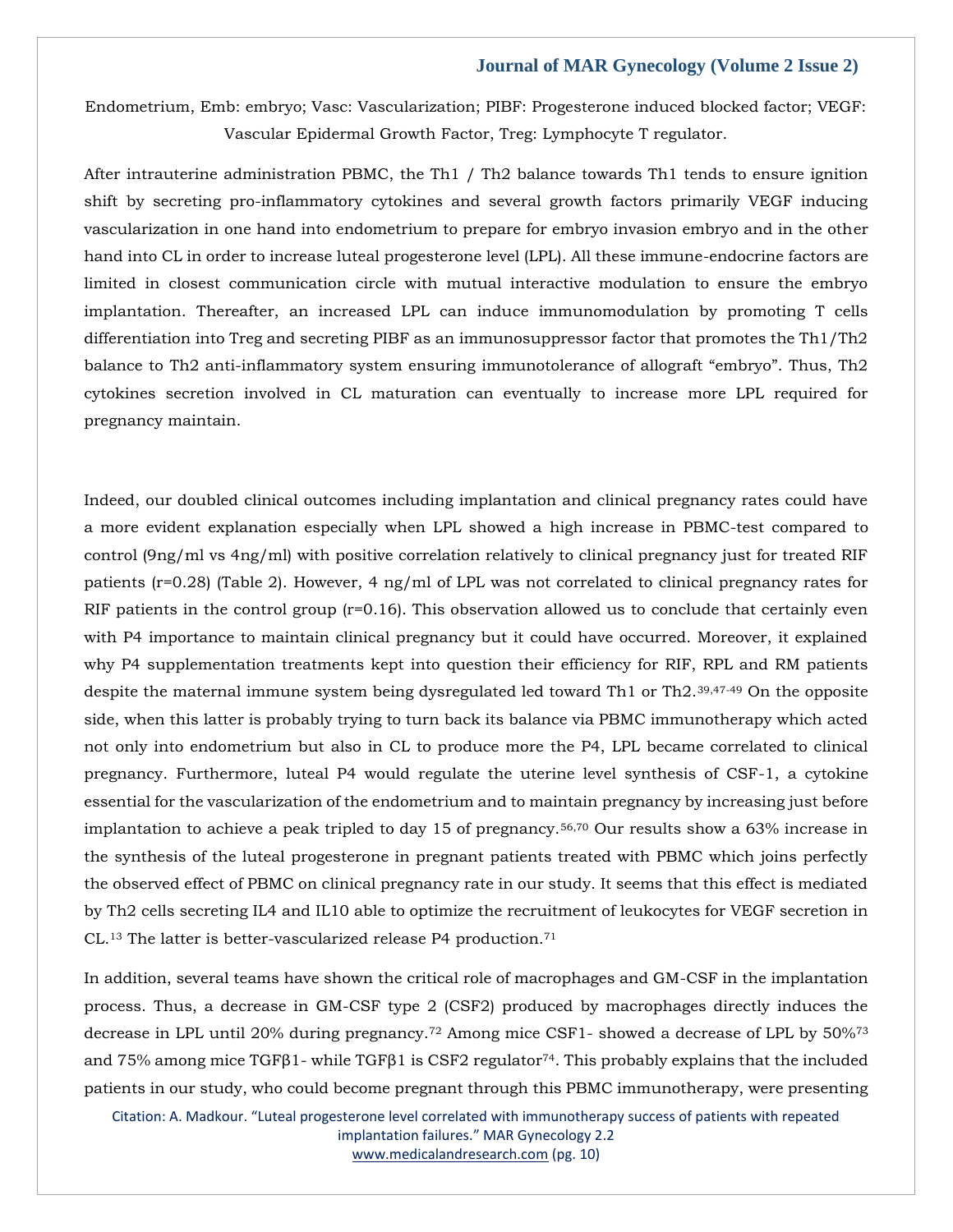CSF1 decrease, while non-pregnant patients even after treatment, still have a TGFβ1 decrease, thus requiring a different therapeutic strategy, especially for patients since their second implantation failure.

Furthermore, based on our hypothesis (Figure 1), the PBMC effect could not be certainly over the early pregnancy stage to balance the maternal immune system and LPL while P4 will be placental and the ongoing pregnancy until delivery will be more influenced by the fetus and genetic reproductive function. Maybe, for this reason, PBMC immunotherapy is less effective to avoid miscarriages as shown in our study with a non-significant difference in miscarriage rate (21% for PBMC-test and 75% for control; Table 2) and confirmed by others.40,44

The paramount function of PBMC is to provide trophic support for the endometrium to be decidualized and for the formation of a dense vascular network in CL to produce more P4 that is essential for pregnancy maintain. However, perturbations of immune-endothelial cell crosstalk within the ovary during the peri-conceptional period are likely to be pivotal in luteal insufficiency in women. This issue could provide more therapeutic trends to enhance luteal function through the targeting of the immune system.

# **Conclusion**

This immunotherapeutic strategy based on PBMC intrauterine administration suggests that embryo implantation is controlled by maternal immune cells in utero and this treatment is showed its efficiency for RIF patients doubling their clinical outcomes with a significant increase of LPL. This issue demonstrated that immunotherapy had a positive effect on luteal P4 synthesis during implantation which acted dually on homing the maternal immune system into endometrium to maintain pregnancy. This non-invasive and much less expensive treatment than the multiplication of IVF attempts could be proposed as part of ART to patients since their second implantation failure or even for patients with RPL or RM who are directly redirected to be treated with P4 supplementation or other anti-inflammatory treatments. Nevertheless, this issue needs eventual researches and clinical investigations.

# **References**

1.Allen WM, Corner GW. Physiology of the corpus luteum. American Journal of Physiology-Legacy Content. 1929; 88(2): 340-346.

2.Allen E, Doisy EA. An ovarian hormone: Preliminary report on its localization, extraction and partial purification, and action in test animals. JAMA. 1983 Nov 18;250(19):2681-2683.

Citation: A. Madkour. "Luteal progesterone level correlated with immunotherapy success of patients with repeated implantation failures." MAR Gynecology 2.2 [www.medicalandresearch.com](http://www.medicalandresearch.com/) (pg. 11)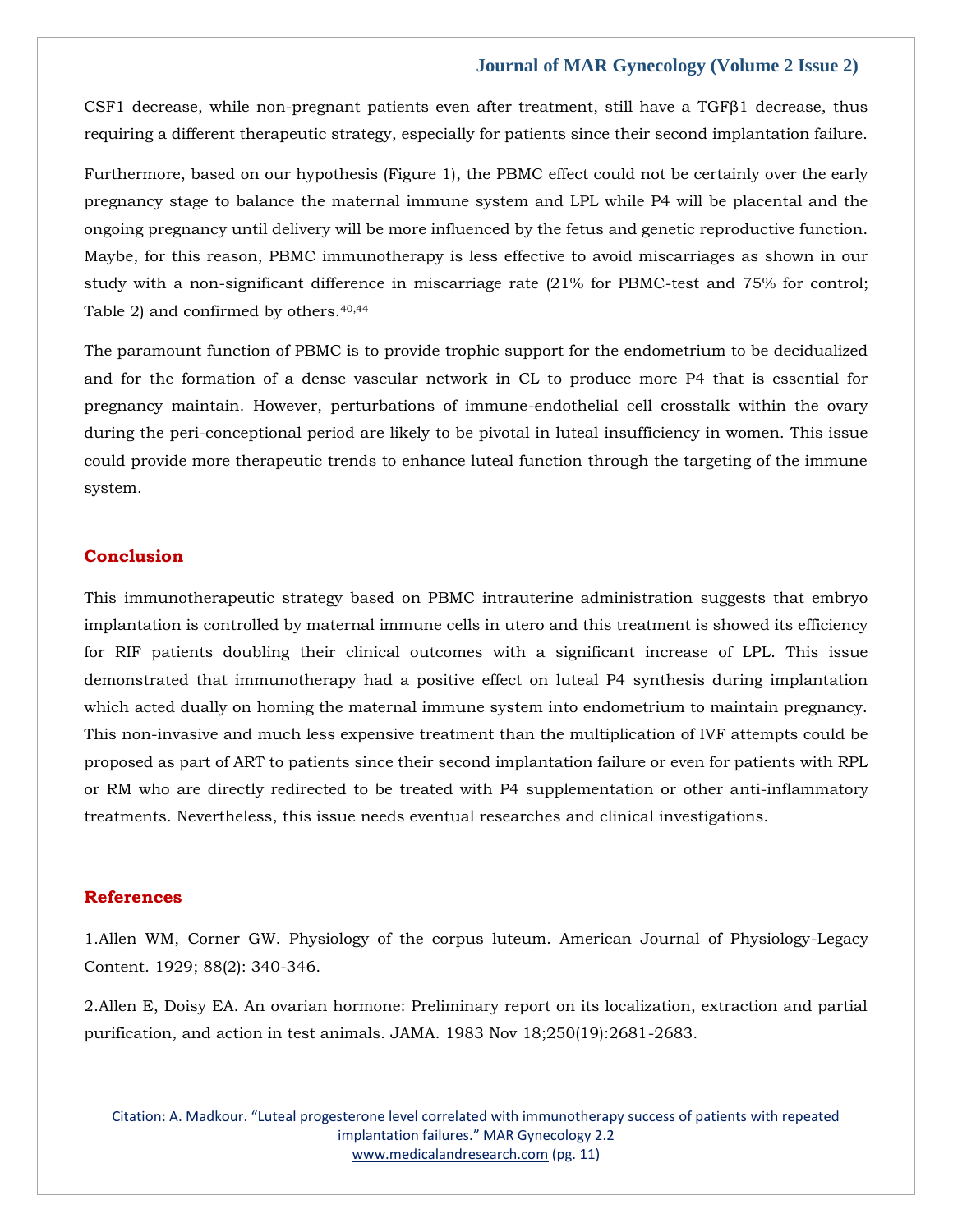3.Csapo AI, Pulkkinen MO, Kaihola HL. The effect of luteectomy-induced progesterone-withdrawal on the oxytocin and prostaglandin response of the first trimester pregnant human uterus. Prostaglandins 1973;4(3):421–429.

4.Hansen P. Regulation of uterine immune function by progesterone—lessons from the sheep. J Reprod Immunol 1998;40(1):63–79.

5.Mannel DN, Falk W, Yron I. Inhibition of murine cytotoxic T cell responses by progesterone. Immunol Lett 1990;26(1):89–94.

6.Yie SM, Li LH, Li GM, Xiao R, Librach CL. Progesterone enhances HLA-G gene expression in JEG-3 choriocarcinoma cells and human cytotrophoblasts in vitro. Hum Reprod 2006;21(1):46–51.

7.Brierley J, Clark DA. Characterization of hormone-dependent suppressor cells in the uterus of mated and pseudopregnant mice. J Reprod Immunol. 1987;10(3):201-217.

8.Barakonyi A, Polgar B, Szekeres-Bartho J. The Role of γ/δ T‐Cell Receptor‐Positive Cells in Pregnancy: Part II. Am J Reprod Immunol. 1999;42(2):83-87.

9.Szekeres-Bartho J, Kilar F, Falkay G, Csernus V, Torok A, Pacsa AS. The mechanism of the inhibitory effect of progesterone on lymphocyte cytotoxicity: I. Progesterone-treated lymphocytes release a substance inhibiting cytotoxicity and prostaglandin synthesis. Am J Reprod Immunol Microbiol 1985;9(1):15–18.

10.Szekeres-Bartho J, Barakonyi A, Par G, Polgar B, Palkovics T, Szereday L. Progesterone as an immunomodulatory molecule. Int. Immunopharmacol. 2001;1(6):1037–1048.

11.Yie SM, Xiao R, Librach CL. Progesterone regulates HLA-G gene expression through a novel progesterone response element. Hum Reprod 2006;21(10):2538–2544.

12.Van Vollenhoven RF, McGuire JL. Estrogen, progesterone, and testosterone: Can they be used to treat autoimmune diseases? Cleve. Clin. J. Med. 1994;61(4):276–284.

13.Hashii K, Fujiwara H, Yoshioka S, Kataoka N, Yamada S, Hirano T, Mori T, Fujii S, Maeda M. Peripheral blood mononuclear cells stimulate progesterone production by luteal cells derived from pregnant and non-pregnant women: possible involvement of interleukin-4 and interleukin-10 in corpus luteum function and differentiation. Hum Reprod. 1998;13(1O):2738-2744.

14.Hardy DB, Janowski B a, Corey DR, Mendelson CR. Progesterone receptor plays a major antiinflammatory role in human myometrial cells by antagonism of nuclear factor-kappaB activation of cyclooxygenase 2 expression. Mol Endocrinol 2006;20(11):2724–2733.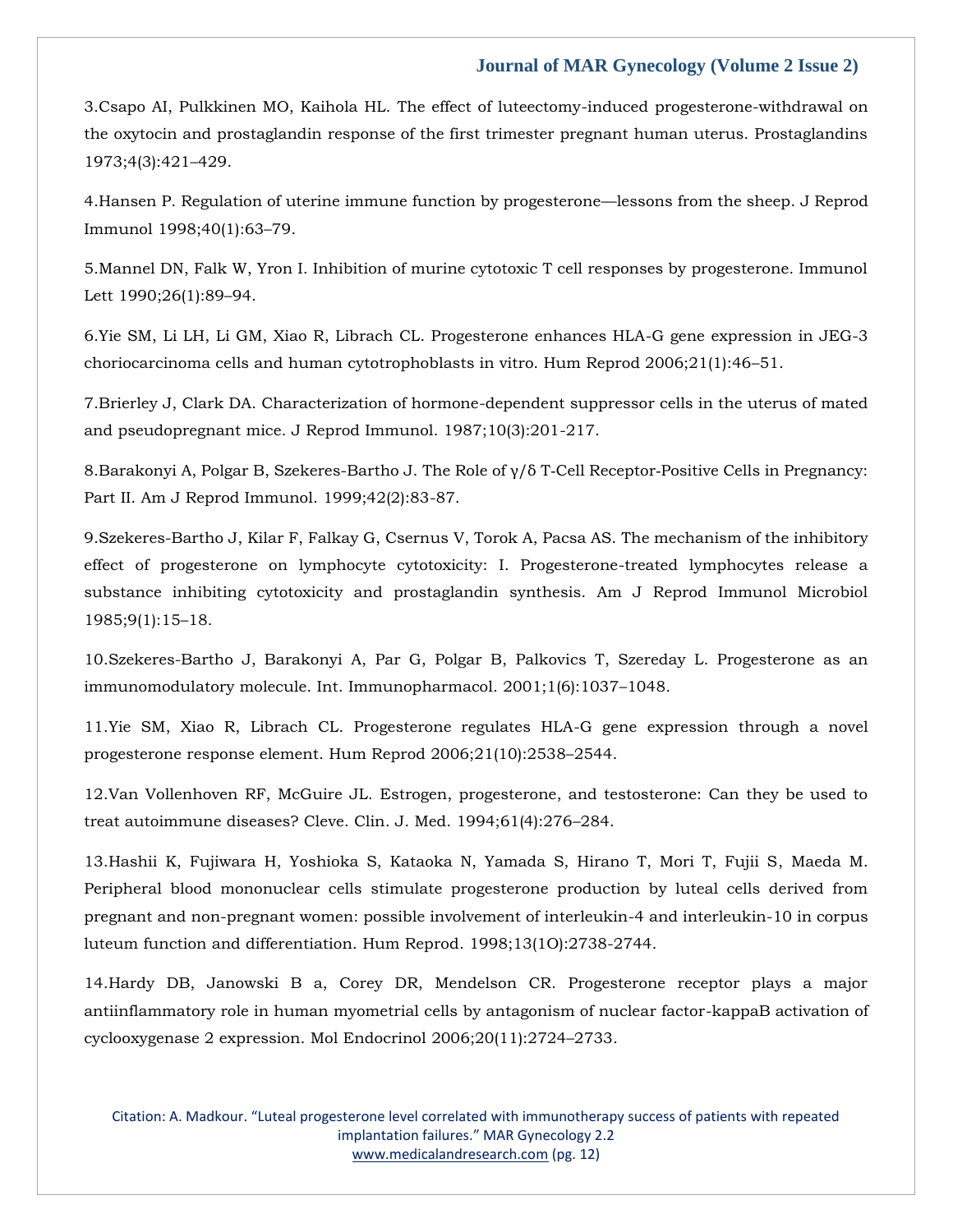15.Carlino C, Stabile H, Morrone S, Bulla R, Soriani A, Agostinis C, et al. Recruitment of circulating NK cells through decidual tissues: A possible mechanism controlling NK cell accumulation in the uterus during early pregnancy. Blood 2008;111(6):3108–3115.

16.Lei K, Chen L, Georgiou EX, Sooranna SR, Khanjani S, Brosens JJ, et al. Progesterone Acts via the Nuclear Glucocorticoid Receptor to Suppress IL-1β-Induced COX-2 Expression in Human Term Myometrial Cells. PLoS One 2012;7(11).

17.Lei K, Georgiou EX, Chen L, Yulia A, Sooranna SR, Brosens JJ, et al. Progesterone and the repression of myometrial inflammation: the roles of MKP-1 and the AP-1 system. Mol Endocrinol 2015;me20151122.

18.Piccinni MP, Giudizi MG, Biagiotti R, Beloni L, Giannarini L, Sampognaro S, et al. Progesterone favors the development of human T helper cells producing Th2-type cytokines and promotes both IL-4 production and membrane CD30 expression in established Th1 cell clones. J Immunol. 1995 ;155(1):128-133.

19.Choi BC, Polgar K, Xiao L, Hill J a. Progesterone inhibits in-vitro embryotoxic Th1 cytokine production to trophoblast in women with recurrent pregnancy loss. Hum Reprod 2000;15 Suppl 1:46– 59.

20.Auletta FJ, Flint AP. Mechanisms controlling corpus luteum function in sheep, cows, nonhuman primates, and women especially in relation to the time of luteolysis. Endocr. Rev. 1988;9(1):88–105.

21.Niswender GD. Molecular control of luteal secretion of progesterone. Reproduction. 2002;123(3):333– 339.

22.Telleria CM, Zhong L, Deb S, Srivastava RK, Park KS, Sugino N, Park-Sarge OK, Gibori G. Differential Expression of the Estrogen Receptors α and β in the Rat Corpus Luteum of Pregnancy: Regulation by Prolactin and Placental Lactogens. Endocrinology. 1998;139(5):2432-2442.

23.Friedman a, Weiss S, Levy N, Meidan R. Role of tumor necrosis factor alpha and its type I receptor in luteal regression: induction of programmed cell death in bovine corpus luteum-derived endothelial cells. Biol Reprod 2000;63(6):1905–1912.

24.Abdo M, Hisheh S, Dharmarajan A. Role of tumor necrosis factor-alpha and the modulating effect of the caspases in rat corpus luteum apoptosis. Biol Reprod. 2003 ;68(4):1241-1248.

25.Fraser HM, Wilson H, Wulff C, Rudge JS, Wiegand SJ. Administration of vascular endothelial growth factor Trap during the "post-angiogenic" period of the luteal causes rapid functional luteolysis and selective endothelial cell death in the marmoset. Reproduction 2006;132(4):589–600.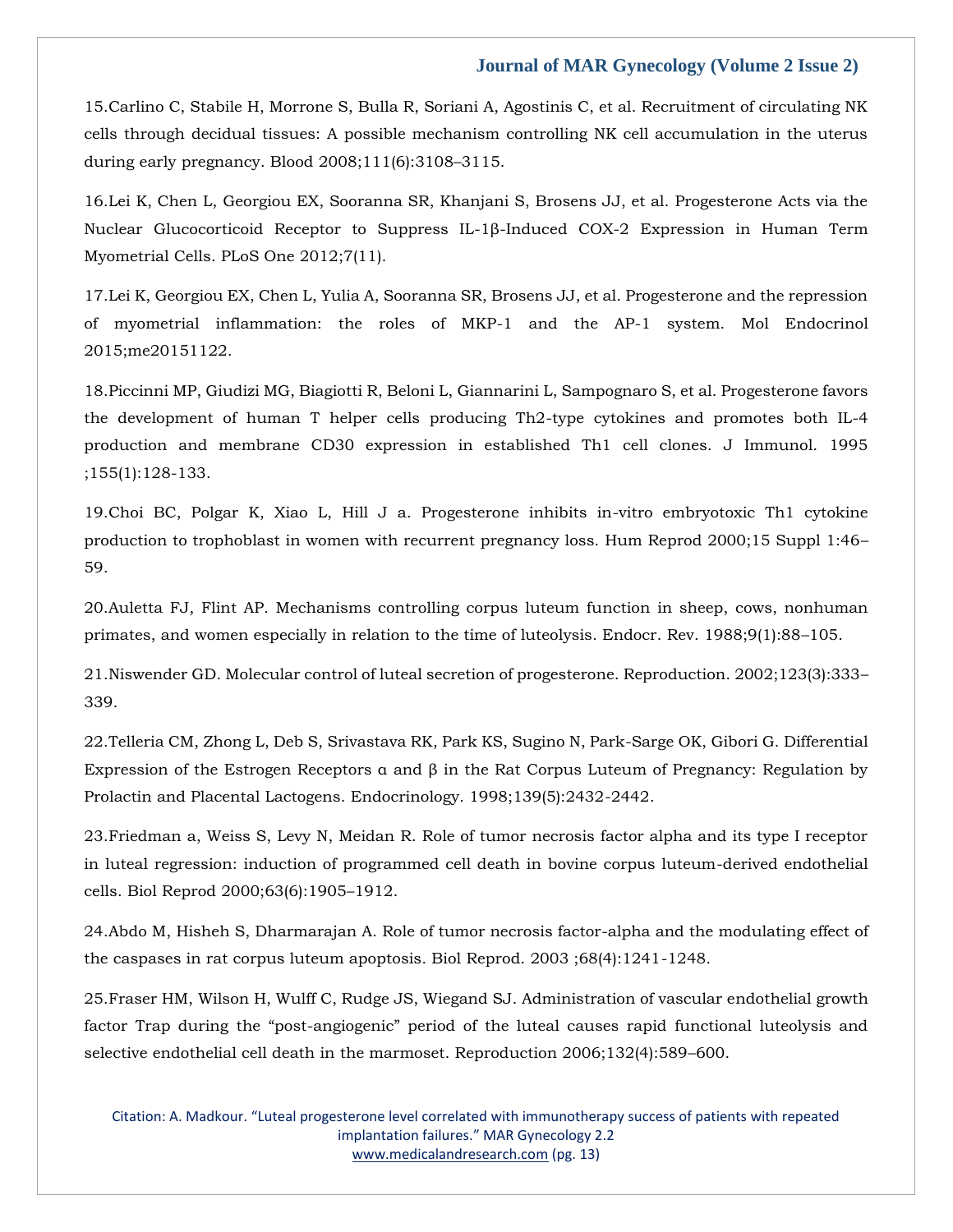26.Shirasuna K, Shimizu T, Matsui M, Miyamoto A. Emerging roles of immune cells in luteal angiogenesis. Reprod. Fertil. Dev. 2013;25(2):351–361.

27.Staples LD, Heap RB, Wooding FB, King GJ. Migration of leucocytes into the uterus after acute removal of ovarian progesterone during early pregnancy in the sheep. Placenta. 1983;4(4):339-349.

28.Yen SS, Jaffe RB. Reproductive endocrinology: physiology pathophysiology and clinical management. Philadelphia, Pennsylvania, W.B. Saunders Company. 1991;15: 806.

29.Mor G, Cardenas I The immune system in pregnancy: a unique complexity. AJRI 2010; 63(6): 425- 433.

30.Hill JA, Choi BC. Immunodystrophism: evidence for a novel alloimmune hypothesis for recurrent pregnancy loss involving Th1-type immunity to trophoblast. Semin Reprod Med. 2000;18(4):401-405.

31.Palmer EM, van Seventer GA. Human T helper cell differentiation is regulated by the combined action of cytokines and accessory cell-dependent costimulatory signals. J Immunol. 1997;158(6):2654-2662.

32.O'Garra A, Arai N. The molecular basis of T helper 1 and T helper 2 cell differentiation. Trends Cell Biol. 2000;10(12):542–550.

33.Asnagli H, Murphy KM. Stability and commitment in T helper cell development. Curr Opin Immunol 2001;13(2):242–247.

34.Mor G, Cardenas I, Abrahams V, Guller S. Inflammation and pregnancy: the role of the immune system at the implantation site. Ann New York Acad Sci 2011; 1221(1): 80-87.

35.Fujiwara H, Araki Y, Imakawa K, Saito S, Daikoku T, Shigeta M, et al. Dual Positive Regulation of Embryo Implantation by Endocrine and Immune Systems ? Step-by-Step Maternal Recognition of the Developing Embryo. Am. J. Reprod. Immunol. 2016;75(3):281–289.

36.Stewart CL, Kaspar P, Brunet LJ, Bhatt H, Gadi I, Köntgen F, et al. Blastocyst implantation depends on maternal expression of leukaemia inhibitory factor. Nature 1992;359(6390):76–79.

37.Hunt JS, Miller L, Roby KF, Huang J, Platt JS, Debrot BL. Female steroid hormones regulate production of pro-inflammatory molecules in uterine leukocytes. J. Reprod. Immunol. 1997;35(2):87– 99.

38.Piccinni MP, Beloni L, Livi C, Maggi E, Scarselli G, Romagnani S. Defective production of both leukemia inhibitory factor and type 2 T- helper cytokines by decidual T cells in unexplained recurrent abortions. Nat Med 1998;4(9):1020–1024.

39.Szekeres-Bartho J, Balasch J. Progestagen therapy for recurrent miscarriage. Hum Reprod Update 2008;14(1):27–35.

Citation: A. Madkour. "Luteal progesterone level correlated with immunotherapy success of patients with repeated implantation failures." MAR Gynecology 2.2 [www.medicalandresearch.com](http://www.medicalandresearch.com/) (pg. 14)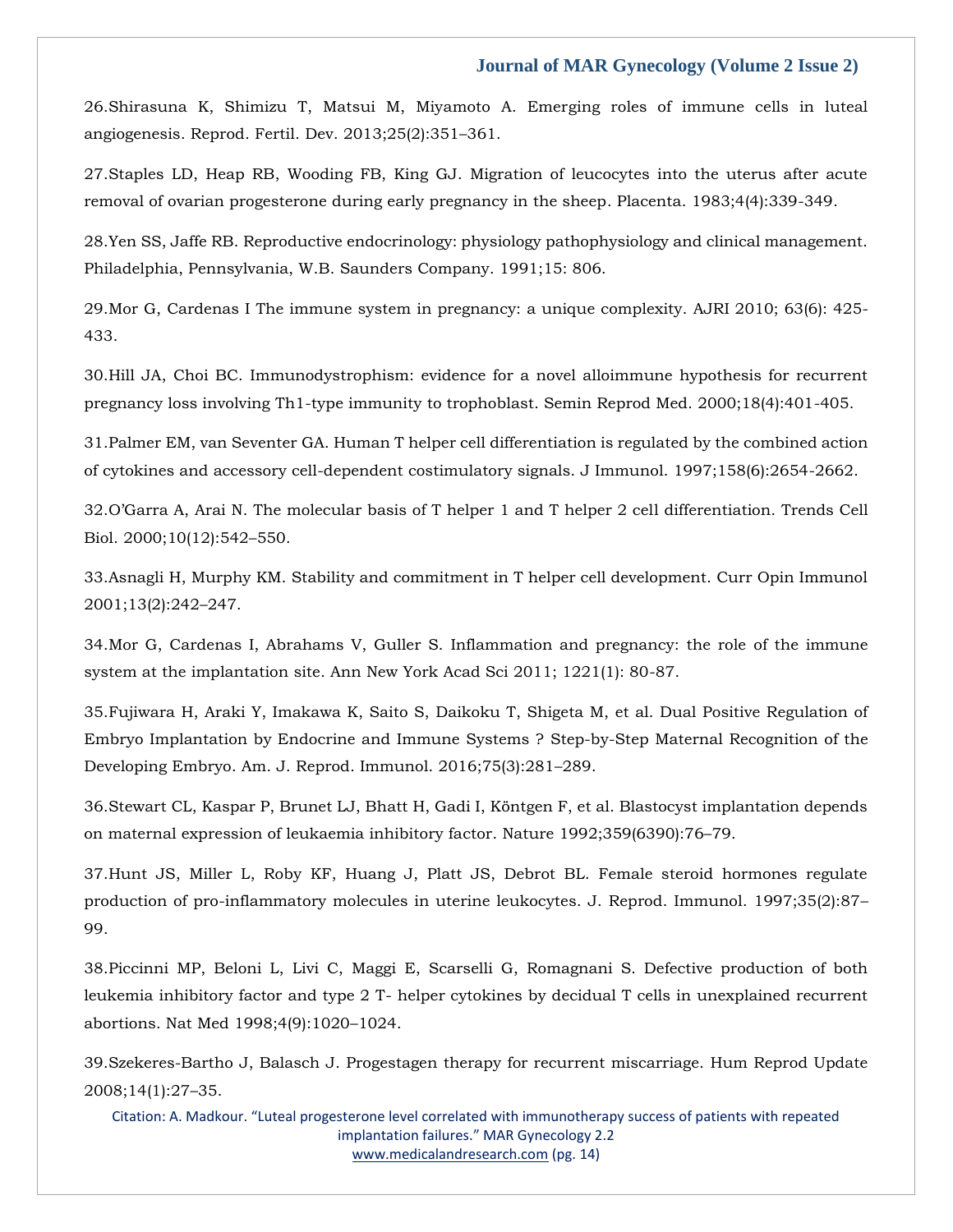40.Madkour A, Bouamoud N, Louanjli N, Kaarouch I, Copin H, Benkhalifa M, et al. Intrauterine insemination of cultured peripheral blood mononuclear cells prior to embryo transfer improves clinical outcome for patients with repeated implantation failures. Zygote 2015;1–12.

41.Yoshioka S, Fujiwara H, Nakayama T, Kosaka K, Mori T, Fujii S. Intrauterine administration of autologous peripheral blood mononuclear cells promotes implantation rates in patients with repeated failure of IVF-embryo transfer. Hum Reprod 2006;21(12):3290–3294.

42.Okitsu O, Kiyokawa M, Oda T, Miyake K, Sato Y, Fujiwara H. Intrauterine administration of autologous peripheral blood mononuclear cells increases clinical pregnancy rates in frozen/thawed embryo transfer cycles of patients with repeated implantation failure. J Reprod Immunol 2011;92(1– 2):82–87.

43.Makrigiannakis A, BenKhalifa M, Vrekoussis T, Mahjub S, Kalantaridou SN, Gurgan T. Repeated implantation failure: a new potential treatment option. Eur J Clin Invest 2015;45(4):380–384.

44.Yu N, Zhang B, Xu M, Wang S, Liu R, Wu J, Yang J, Feng L. Intrauterine administration of autologous peripheral blood mononuclear cells (PBMCs) activated by HCG improves the implantation and pregnancy rates in patients with repeated implantation failure: a prospective randomized study. Am J Reprod Immunol. 2016;76(3):212-216.

45.Li S, Wang J, Cheng Y, Zhou D, Yin T, Xu W, Yu N, Yang J. Intrauterine administration of hCGactivated autologous human peripheral blood mononuclear cells (PBMC) promotes live birth rates in frozen/thawed embryo transfer cycles of patients with repeated implantation failure. J Reprod Immunol. 2017;119:15-22.

46.Coughlan C, Ledger W, Wang Q, Liu F, Demirol A, Gurgan T, et al. Recurrent implantation failure: Definition and management. Reprod. Biomed. Online. 2014;28(1):14–38.

47.Omar MH, Mashita MK, Lim PS, Jamil MA. Dydrogesterone in threatened abortion: Pregnancy outcome. J Steroid Biochem Mol Biol 2005;97(5):421–425.

48.Coomarasamy A, Truchanowicz EG, Rai R. Does first trimester progesterone prophylaxis increase the live birth rate in women with unexplained recurrent miscarriages?. BMJ. 2011;342:d1914.

49.Sharma S, Majumdar A. Determining the Optimal Duration of Progesterone Supplementation prior to Transfer of Cryopreserved Embryos and Its Impact on Implantation and Pregnancy Rates: A Pilot Study. Int J Reprod Med 2016;2016:7128485.

50.Kalinka J, Radwan M. The impact of dydrogesterone supplementation on serum cytokine profile in women with threatened abortion. Am J Reprod Immunol 2006;55(2):115–121.

Citation: A. Madkour. "Luteal progesterone level correlated with immunotherapy success of patients with repeated implantation failures." MAR Gynecology 2.2 [www.medicalandresearch.com](http://www.medicalandresearch.com/) (pg. 15)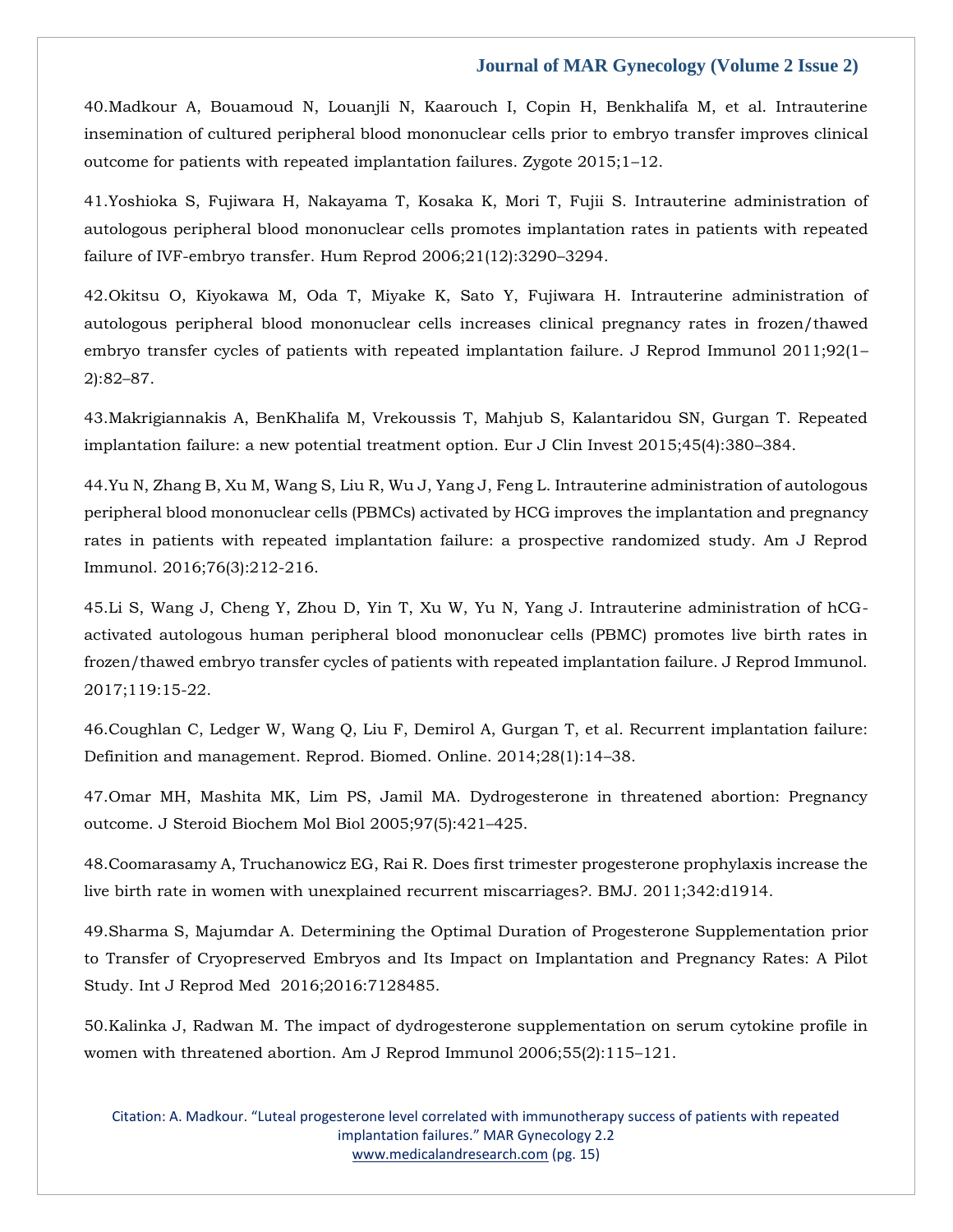51.Raghupathy R, Al Mutawa E, Makhseed M, Azizieh F, Szekeres-Bartho J. Modulation of cytokine production by dydrogesterone in lymphocytes from women with recurrent miscarriage. BJOG. 2005;112(8):1096-1101.

52.Al-Sebai MA, Kingsland CR, Diver M, Hipkin L, McFadyen IR. The role of a single progesterone measurement in the diagnosis of early pregnancy failure and the prognosis of fetal viability. Br J Obstet Gynaecol. 1995;102(5):364-369.

53.Hattori N, Ueda M, Fujiwara H, Fukuoka M, Maeda M, Mori T. Human luteal cells express leukocyte functional antigen (LFA)-3. J Clin Endocrinol Metab. 1995;80(1):78-84.

54.Mitra A, Mandana B. Application of gel-based proteomic technique in female reproductive investigations. J Hum Reprod Sci 2015;8:18-24.

55.Yu N, Yan W, Yin T, Wang Y, Guo Y, Zhou D, et al. HCG-activated human peripheral blood mononuclear cells (PBMC) promote trophoblast cell invasion. PLoS One 2015;10(6).

56.Care AS, Diener KR, Jasper MJ, Brown HM, Ingman W V., Robertson SA. Macrophages regulate corpus luteum development during embryo implantation in mice. J Clin Invest 2013;123(8):3472–3487.

57.Wegmann TG, Lin H, Guilbert L, Mosmann TR. Bidirectional cytokine interactions in the maternalfetal relationship: is successful pregnancy a TH2 phenomenon? Immunol Today 1993;14(7):353–356.

58.Hussain M, El-Hakim S, Cahill DJ. Progesterone supplementation in women with otherwise unexplained recurrent miscarriages. J Hum Reprod Sci 2012;5(3):248–251.

59.Navot D, Anderson TL, Droesch K, Scott RT, Kreiner D, Rosenwaks Z. Hormonal manipulation of endometrial maturation. J Clin Endocrinol Metab 1989;68(4):801–807.

60.Joachim R, Zenclussen AC, Polgar B, Douglas AJ, Fest S, Knackstedt M, et al. The progesterone derivative dydrogesterone abrogates murine stress-triggered abortion by inducing a Th2 biased local immune response. In: Steroids. 2003. p. 931–940.

61.Georgiou EX, Lei K, Lai PF, Yulia A, Herbert BR, Castellanos M, et al. The study of progesterone action in human myometrial explants. Mol Hum Reprod 2016;22(8):577–589.

62.Kalkhoven E, Wissink S, Van Der Saag PT, Van Der Burg B. Negative interaction between the RelA(p65) subunit of NF-??B and the progesterone receptor. J Biol Chem 1996;271(11):6217–6224.

63.Khanjani S, Kandola MK, Lindstrom TM, Sooranna SR, Melchionda M, Lee YS, et al. NF-κB regulates a cassette of immune/inflammatory genes in human pregnant myometrium at term. J Cell Mol Med 2011;15(4):809–824.

Citation: A. Madkour. "Luteal progesterone level correlated with immunotherapy success of patients with repeated implantation failures." MAR Gynecology 2.2 [www.medicalandresearch.com](http://www.medicalandresearch.com/) (pg. 16)